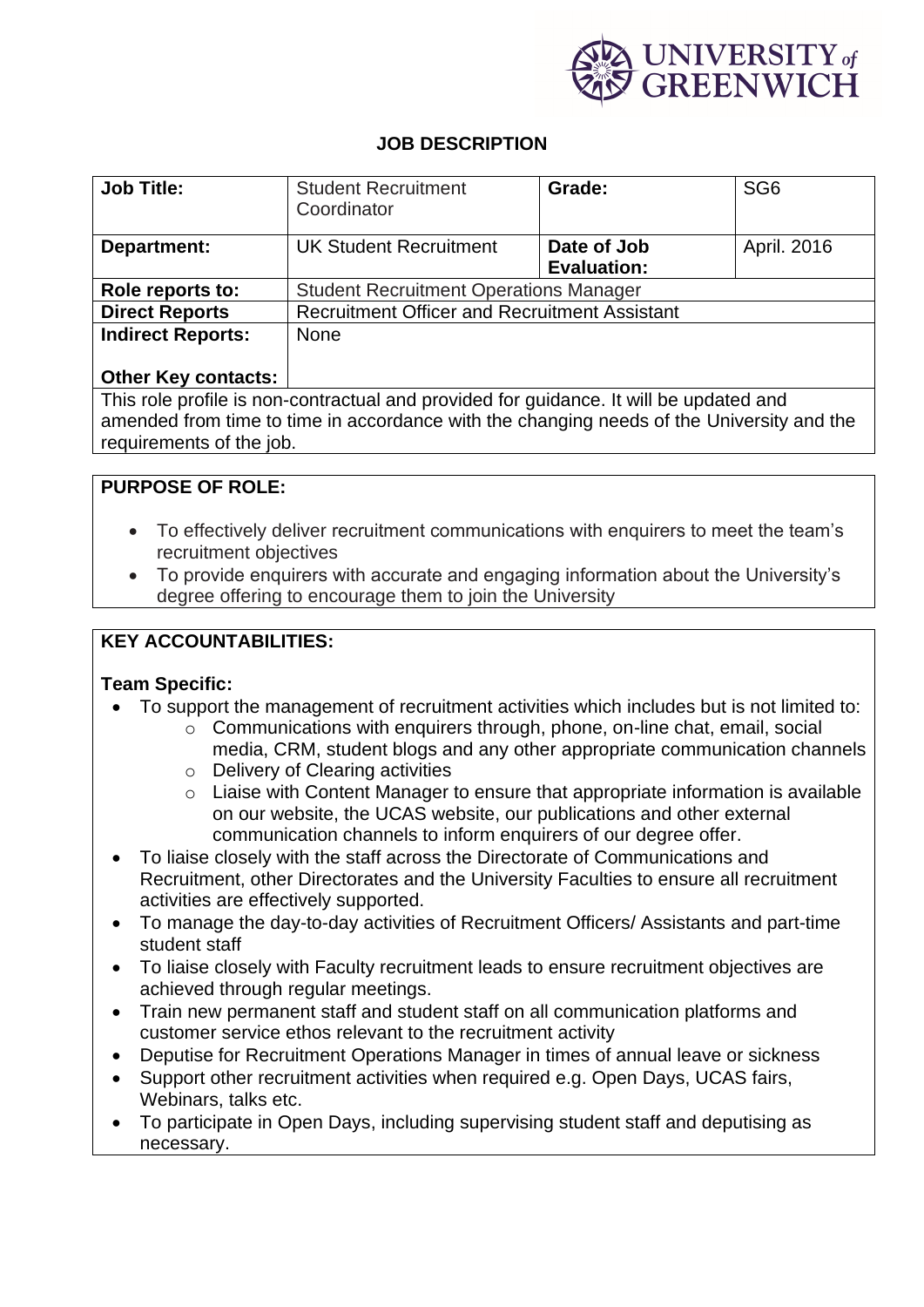

• To carry out other reasonable duties as specified by the Student Recruitment Operations Manager.

#### **Generic**

- Must have good customer service skills
- Must have a detailed and comprehensive knowledge of all University degree offers
- Must be able to demonstrate effective team working skills
- Must have high level presentation skills to effectively engage enquirers
- Be able to demonstrate effective and productive relationship skills whilst working in an organisation
- Must be willing to embrace the shared values and required behaviours of the Communications and Recruitment Directorate staff (Collaboration, Inclusivity and Impact)
- Must have effective communication skills both verbal and written to ensure that effective partnerships are forged and maintained using appropriate communication which is understood by all parties
- Must have appropriate administrative management skills gained through practical application and experience
- Must be able to challenge and resolve issues as they arise

# **Managing Self**

- Maintain a professional approach at all times through the application of effective relevant skills
- Ability to plan and prioritise workload
- Ability to work on own initiative
- Manage work effectively and deliver under pressure
- Working with other staff effectively to help maximise their performance by working as one team
- Ensure the UKSR Management team is updated regularly as agreed on progress against tasks

# **Core Requirements:**

- Commitment to key strategic priorities of the Directorate and the University
- Willingness and ability to travel to workplace locations within the UK
- Adhere to and promote the University's policies on Equality and Diversity and Information Security
- Ensure compliance with Health & Safety and Data Protection Legislation
- Support and promote the University's Sustainability policies, including the Carbon Management Plan, and carry out duties in a resource efficient way, recognising the shared responsibility of minimising the university's negative environmental impacts wherever possible
- Comply with data protection guidelines as set by the Directorate and the University of **Greenwich**

# **Additional Requirements:**

• Flexible approach to work, with a willingness to travel to events across the UK. This includes evenings and weekends on occasion.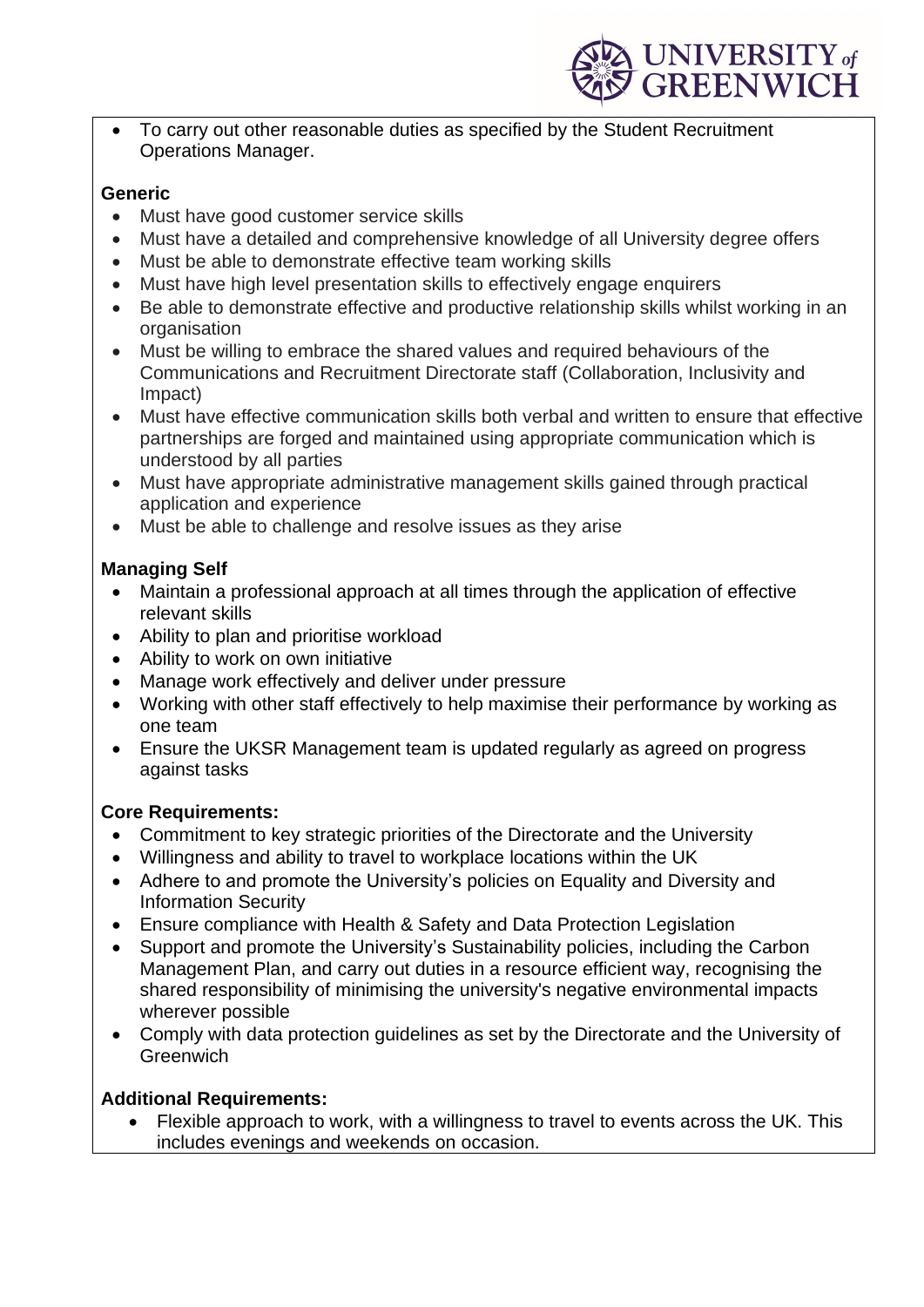

- The role although based at the Avery hill campus is expected to work across all 3 sites (Avery Hill, Greenwich and Medway) as and when required.
- Restricted annual leave in place throughout Confirmation and Clearing period (August)

#### **KEY PERFORMANCE INDICATORS:**

- Delivery of student recruitment application targets
- Improved conversion
- Reduced reliance on Clearing
- Delivery of enrolment targets

# **KEY RELATIONSHIPS (Internal & External):**

- Director of Communications and Recruitment
- Head of UK Student Recruitment
- Student Recruitment Manager
- Education Support Manager
- Senior Events Officer
- Student Ambassador Manager
- Operational teams within UKSR
- Other teams within the Communications and Recruitment Directorate
- Other colleagues in the directorate
- Faculty schools and colleges representatives
- Colleagues within other Directorates of Professional Services

| <b>PERSON SPECIFICATION</b>                                                                                                                                                                                                                                                                                                                                                                                                                                                                                                                                                                         |                                                                                                                                                        |  |  |
|-----------------------------------------------------------------------------------------------------------------------------------------------------------------------------------------------------------------------------------------------------------------------------------------------------------------------------------------------------------------------------------------------------------------------------------------------------------------------------------------------------------------------------------------------------------------------------------------------------|--------------------------------------------------------------------------------------------------------------------------------------------------------|--|--|
| <b>Essential</b>                                                                                                                                                                                                                                                                                                                                                                                                                                                                                                                                                                                    | <b>Desirable</b>                                                                                                                                       |  |  |
| <b>Experience</b>                                                                                                                                                                                                                                                                                                                                                                                                                                                                                                                                                                                   | <b>Experience</b>                                                                                                                                      |  |  |
| Broad range of experience in student<br>recruitment.<br>Experience of planning and prioritising<br>work to meet demanding deadlines.<br>Experience of providing direction to a<br>team of staff on a day-to-day basis.<br>Experience of using computerised<br>management information systems and<br>technology to improve recruitment<br>processes.<br>Experience of using a range of<br>communication channels including<br>phone, email, social media and online<br>chat.<br><b>Skills</b><br>Excellent customer service skills<br>Good team building skills.<br>Excellent organisational skills. | Experience of working recruitment<br>within the HE sector<br><b>Skills</b><br>N/A<br><b>Qualifications</b><br>N/A<br><b>Personal attributes</b><br>N/A |  |  |